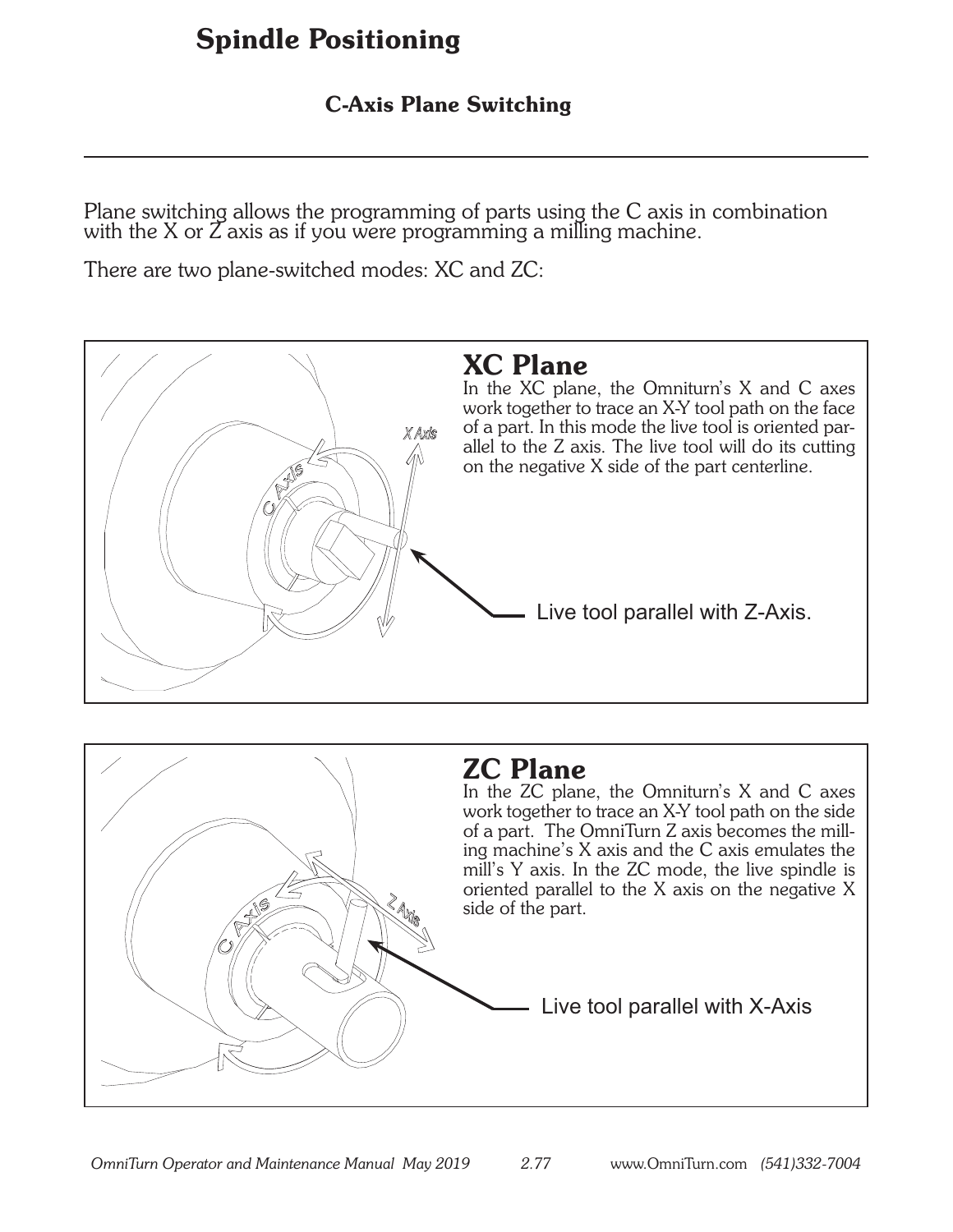### C-Axis Plane Switching: Commands

The programming details for plane switching are not yet finalized, so currently plane-switching commands need to be hidden from the error checking software by placing them in parentheses. The only commands permitted in the plane-switched part of the program are axis moves and feedrate commands. There is no cutter compensation, so it is up to you to write the program for the endmill you are using. All dimensions in the plane-switched mode are in absolute coordinates.

#### *The commands are as follows:*

( $\sim$ PLXC): Start XC mode. The tilde character " $\sim$ " in a (comment) alerts the Omniturn's parsing program to scan for a plane switching command.

( $\sim$ PLZC): Start ZC mode. The tilde character " $\sim$ " in a (comment) alerts the Omniturn's parsing program to scan for a plane switching command.

(X*nn*): moves the X axis to the specified coordinate

(Y*nn*): moves the Y axis to the specified coordinate

(G02X*nn*Y*nn*I*nn*J*nn*): moves X and Y to the specified coordinates clockwise along a circular path with its center located at the I dimension in X and the J dimension in Y.

**(G03):** same as G02 but travels CCW along the arc.

(F*nnn*): feedrate specified in inches per minute

(Z*nn*): moves the virtual mill's Z axis.

In the ZC plane, the Z dimension is specified as the diameter of the cylinder the tool's tip would touch. In the XC plane, the Z axis is the same as it would be if plane switching was not in effect.

(H*nn*)(XC plane only): how far the the centerline of the live tool is above  $1/2$ "; should be first block after (~PLXC). Easily determined by cutting two slots in face 180° apart. Measure outside distance, subtract tool diameter, *then divide by two*.



(D*nn*)(ZC plane only): specifies the part diameter at which the Y dimensions are translated to C axis rotation.

This value defaults to the virtual mill's Z position (that is, the diameter at the tool's tip) at the start of the plane-switched operation.

It should only be changed when the Y position is 0, since it causes a re-scaling of the Y dimensions on the first move after it is programmed.

(END): cancel plane-switch mode

*Note: if you copy the plane-switch programs, do not include comments in the plane switched section. Nothing is allowed in the plane-switched program except the program statements described above.*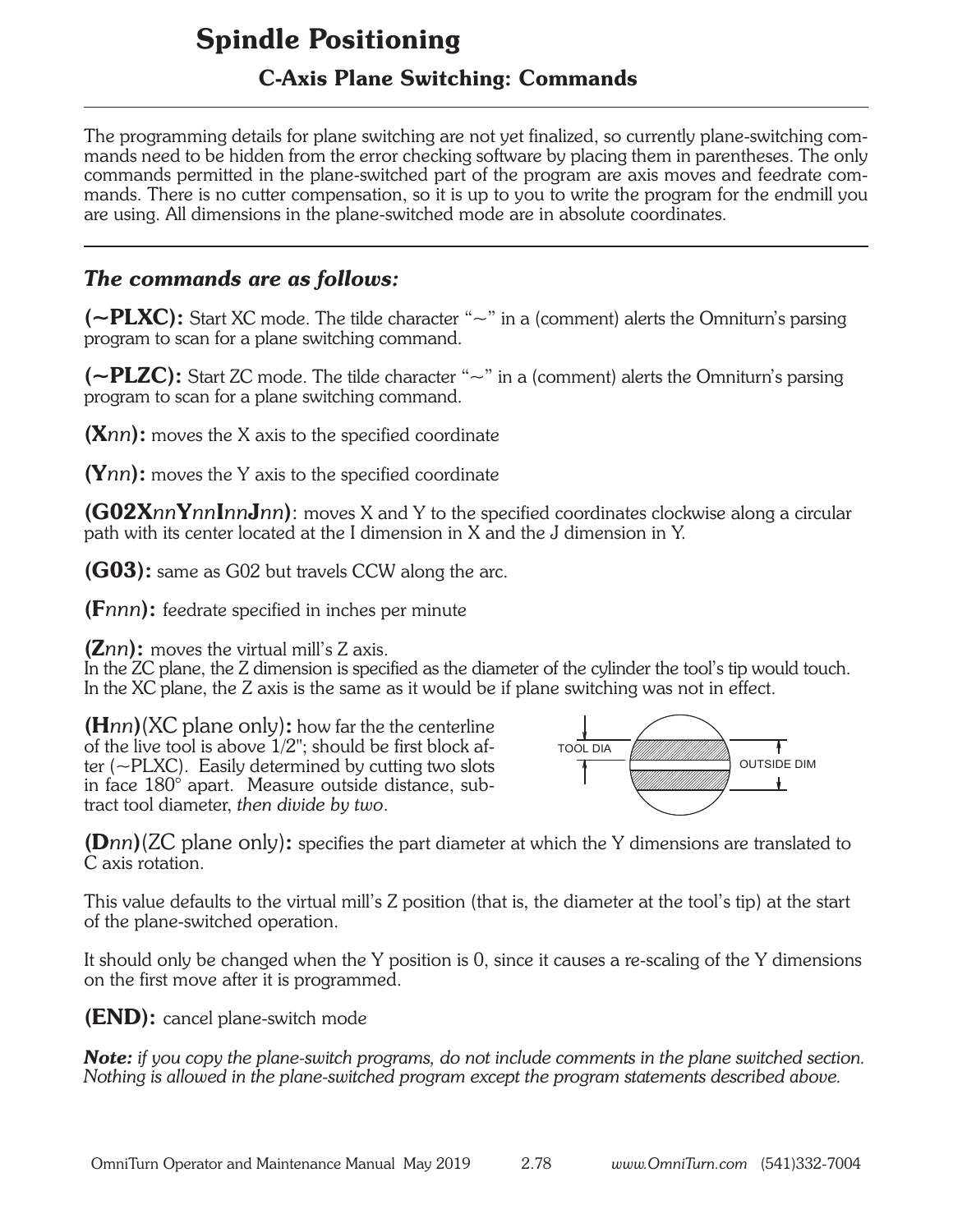### C-Axis Plane Switching: Using the XC Plane

*In this mode the live tool works on the face of the part.*



The XC mode is started with the command  $(\sim$ PLXC).

Before entering this command the live tool must be located on the negative X side of the part, with its spindle centerline parallel to the lathe's Z axis.

On entry, the Y position is 0, and the X position is the distance from the spindle center to the center of the tool.

The computer constantly calculates the tool's X-Y position along the programmed path, and the X-Y coordinates are converted to polar coordinates, with X axis motion controlling the distance from center and C axis rotation controlling the angle.

As seen from the tool's point of view, motion to the right is  $X+$  and up is  $Y+$ .

The Z axis remains the same as in normal turning mode.

### C-Axis XC Plane Switching Programming

The following programs use a 1/8" endmill to cut various shapes on the end of a 5/8" bar. Note that the programmed dimensions allow for the cutter size

The first program cuts a  $3/8$ ' x  $1/2$ " square (5/8" diagonal measurement). Note that it begins cutting at a corner of the square and goes around the outside of the square in a CCW direction. Starting at the corner minimizes the initial chip load, which reaches its maximum at the center of each side. Going around the part CCW (conventional cutting) avoids the tendency of small cutters to dig in and snap off when climb cutting.

0.250 g90g94g72f300 m19 *(c-axis at 0° absolute)*   $0.188$ t21 *(live tool)* Part Dimensions x-.85z1 *(safe location)*  $0.000$ f100z.05  $-0.18$ f10z-.1 *(at depth)* 00 625 m27 *(turn on live tool)* (~PLXC) *start XC mode* (x.340y-.255) *safe near corner* n oon  $0.313$ (x.313y-.250) *at first corner*  $0.313$ (x.313y.250) *next corner* (x-.313y.250) *third corner*  $0.250$  $0.250$ (x-.313y-.250) *fourth* M<sub>19</sub><br>X.85Z1 (x.313y-.250) *back at first* Tool Path  $0.000$ (end) *end plane-switch mode* f200Z1.5  $0.250$ <br> $0.255$  $-0.250$ m30

*OmniTurn Operator and Maintenance Manual May 2019 2.79* www.OmniTurn.com *(541)332-7004*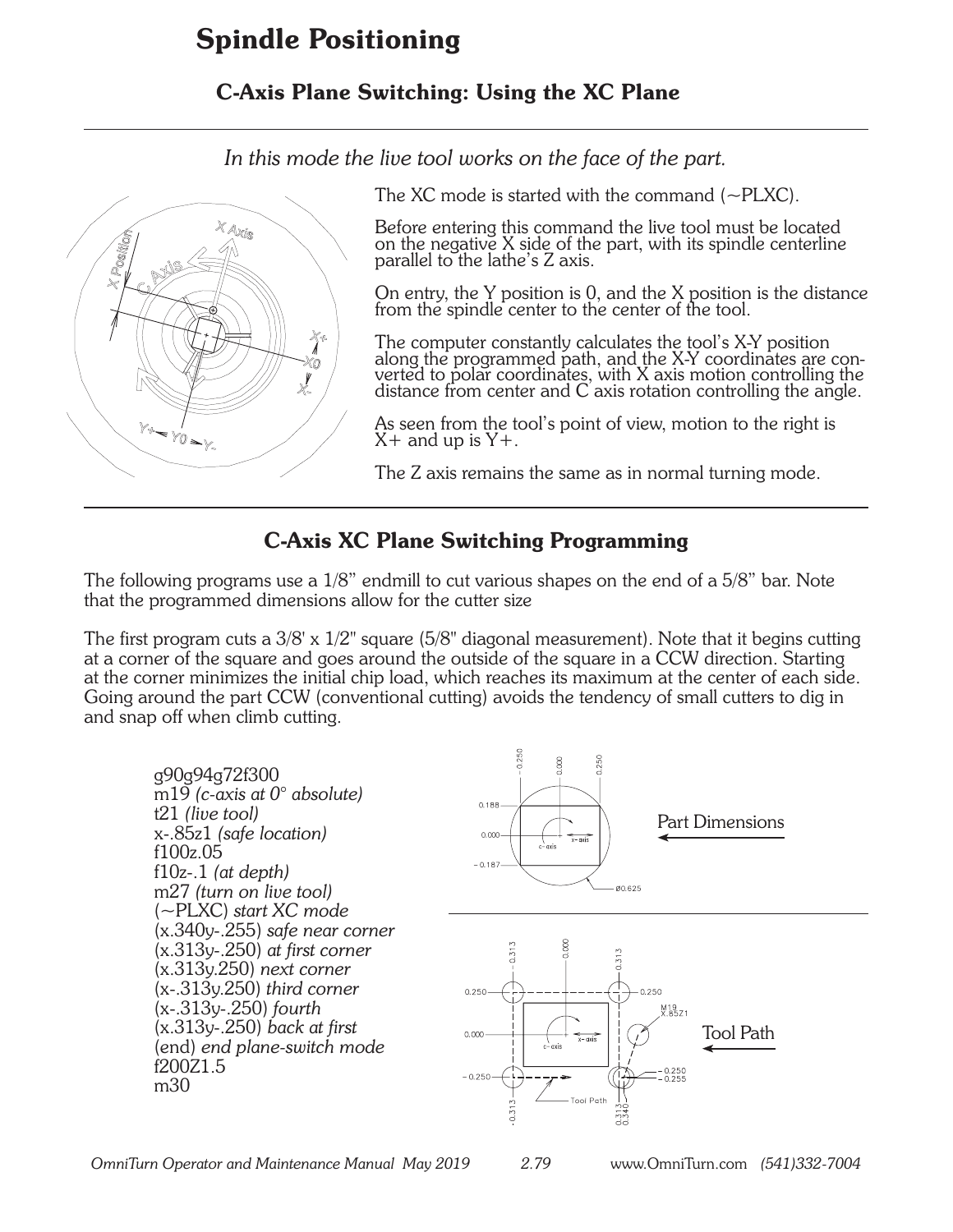#### C-Axis XC Plane Switching: Programming continued

These programs use a 1/8" endmill to cut various shapes on the end of a 5/8" bar. Note that the programmed dimensions allow for the cutter size

*Note: if you copy these programs, do not include comments in the plane switched section. Nothing is allowed in the plane-switched program except the program statements described above.*



This one uses looping to cut 6 flats.



OmniTurn Operator and Maintenance Manual May 2019 2.80 *www.OmniTurn.com* (541)332-7004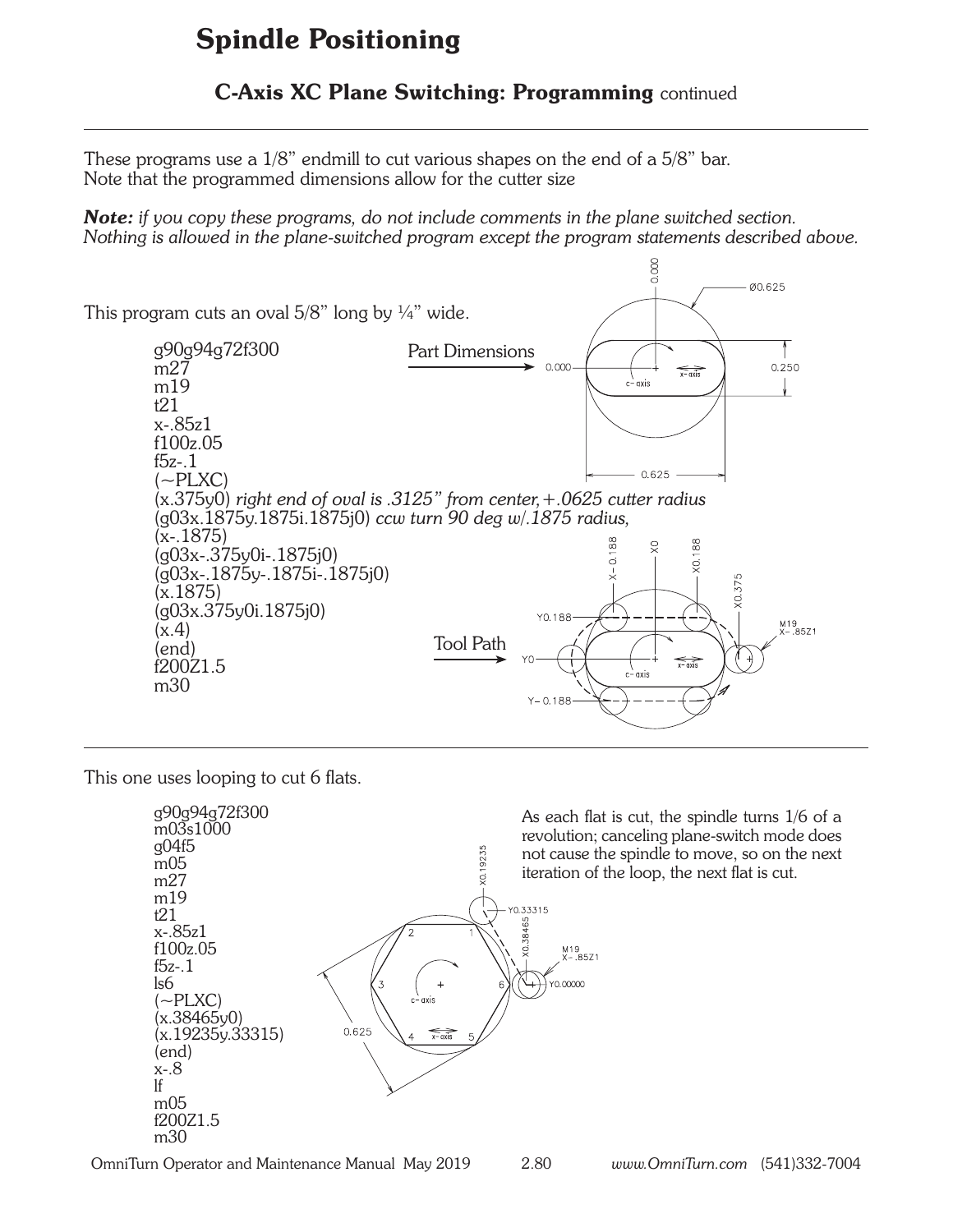### C-Axis Plane Switching: Using the ZC Plane

*In this mode the live tool works on the side of the part.*



The ZC mode is started with the command  $(-PLZC)$ .

Before entering this command the live tool must be located on the negative X side of the part, with its spindle centerline parallel to the lathe's X axis.

On entry, the tool is centered at X0 and Y0 position in the virtual milling machine, so before switching planes you need to locate the Z and C axes to the location you want to be X0,Y0 on the part surface. *NOTE: You must accommodate the tool diameter, and program accordingly.*

X positive motion is to the right (toward the spindle face) as viewed from the live spindle's point of view, and Y positive motion is up from the live tool's point of view.

The virtual mill's Z axis is set to the X position prior to the plane switch, but the sign is inverted, so that a positive Z move moves the tool tip away from the part center.

Because most lathe programming refers to radial positions as diameters, Z dimensions are given as the diameter of the cylinder the tool tip would touch.

For example, in this code:

g72g94f300  $m19$ T11*(call up live tool)* x-1z.5 *(tool is at a 1inch diameter on –X side of part)* z-.2 (~plzc) *plane switch mill position is x0,y0,z1* (f5z.85) *tool tip moves in to cut at a diameter of .85*

Note that the z.85 command moves the tool tip *in* toward the center of the part.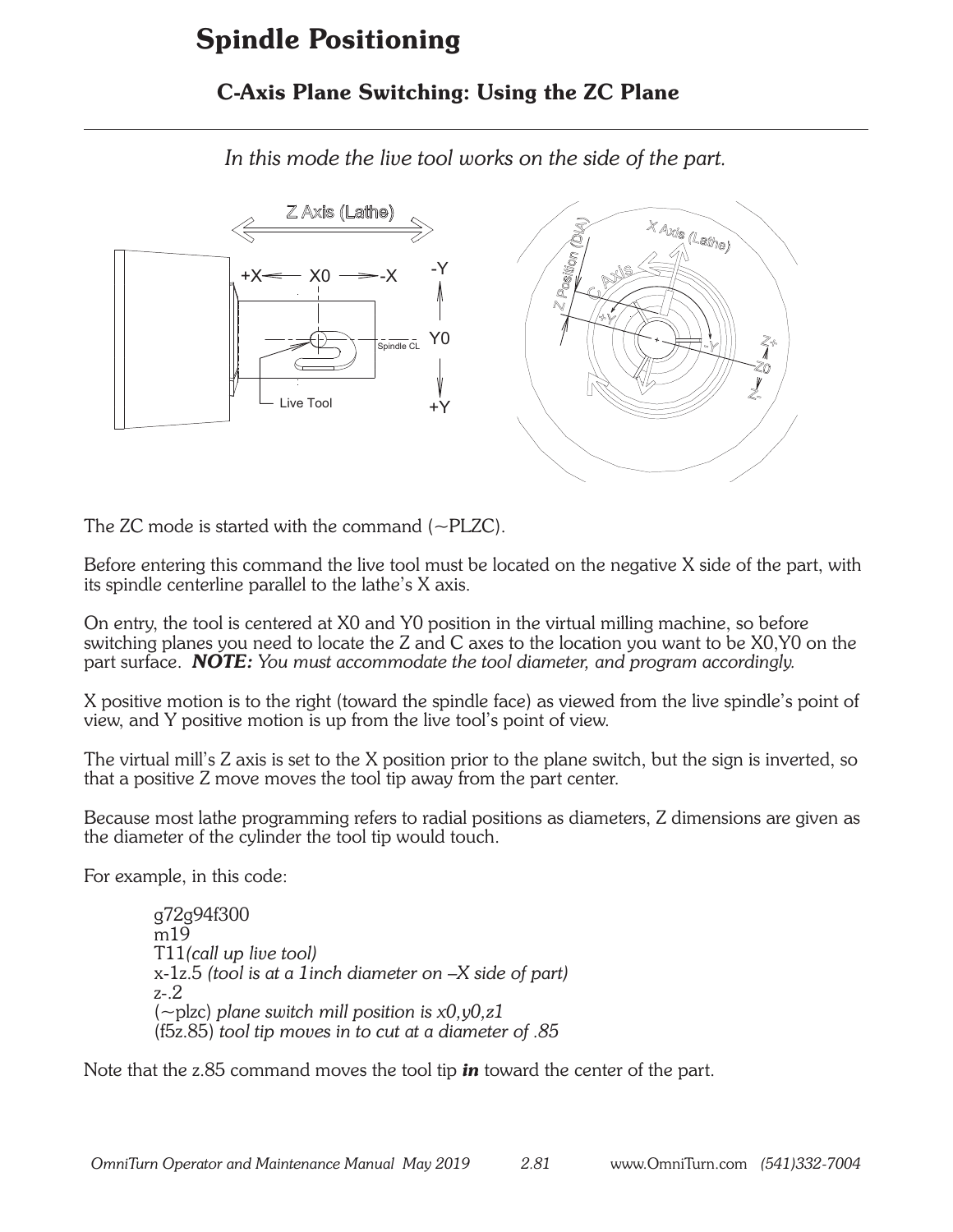### C-Axis ZC Plane Switching: Programming

These examples were cut in a 7/8" delrin bar with a 1/16" end mill.

*Note: if you copy these programs, do not include comments in the plane switched section. Nothing is allowed in the plane-switched program except the program statements described above.*

This one does a  $\frac{1}{2}$ " square with a .2" diameter circle in the lower left corner.

g90g72g94f100 m27 t11 x-1z1 z-.1187 *(x0y0 on virtual mill puts edge of square at Z-0.150)* m19 *(enable C axis)* (~PLZC) *start ZC mode*  $(f10)$ (z.85) *feed tool into workpiece* (d.875) *set diameter for Y axis scaling* (x.5625) *move toward spindle face .5+ tool diameter* (y.5625) *up .5625* (x0) *back to start in X* (y0) *then Y* (y.0313) *start point for circle* (g02x.1313y.1625i.1313j.0313) *do a cw circle in 4 segments centered at x.1313,y.0313* (g02x.2625y.0313i.1313j.0313)  $0.500$ (g02x.1313y-.1i.1313j.0313) (g02x0y.0313i.1313j.0313) Face of part (z1) *withdraw tool* Lathe Z- axis (end) *cancel plane-switch mode* (Part X-axis)  $0.500$ x-1 Part Dimensionsz1 00.875 m30 Ø0.200 Lathe C- axis  $0.100$ (Part Y-axis)  $0.150$ Y0.5625 Lathe  $Z-\overline{axis}$ <br>(Part X-axis) Face of part-Y0.1625 Tool Path Y0.0313 Y0.000  $Y - 0.100$  $(0.5625)$ Lathe C-axis<br>(Part Y-axis)  $X0.1313$ **X0.2625**  $\frac{z-1187}{m19}$ X0.000  $(\sim$ PLZC)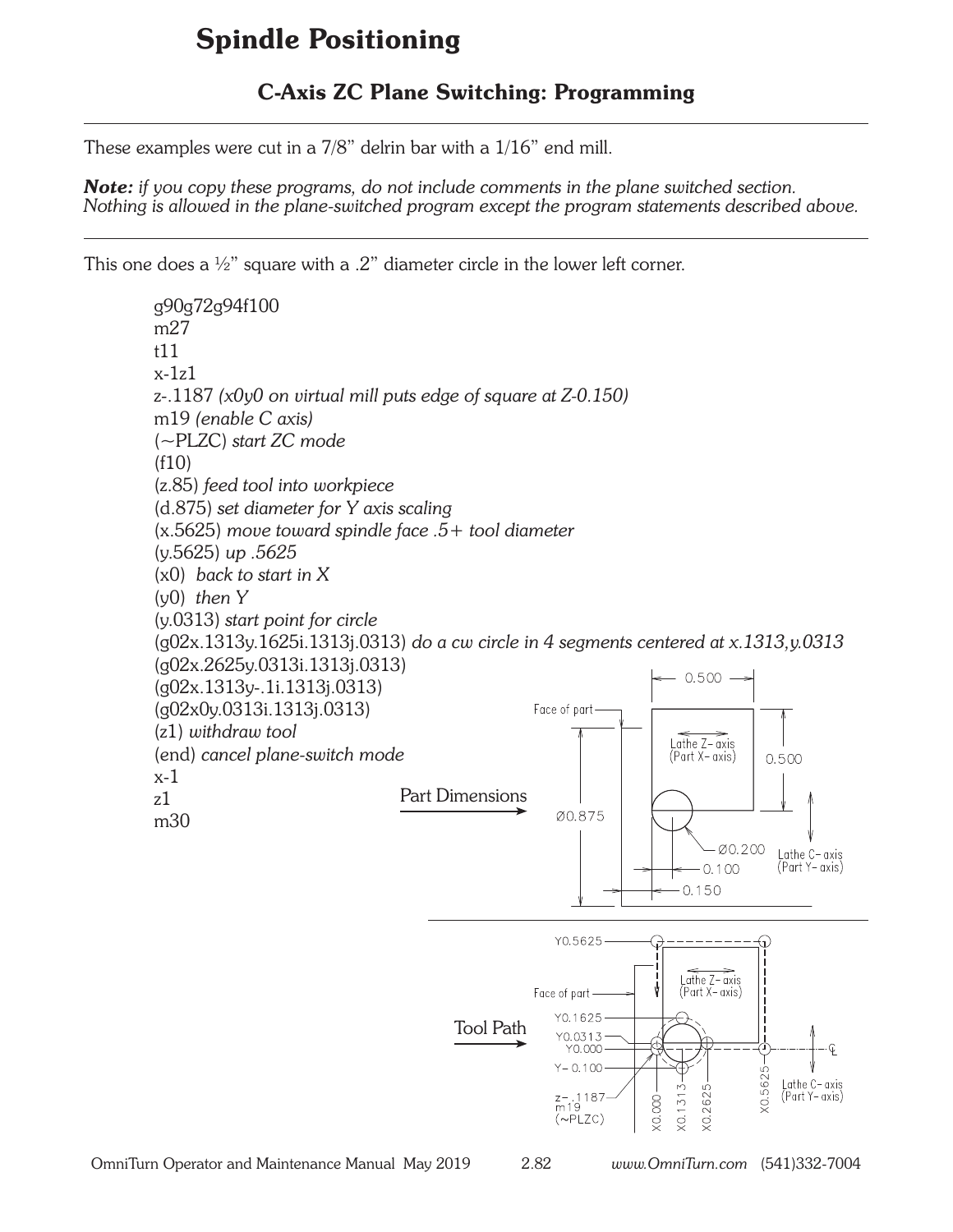### C-Axis ZC Plane Switching: Programming *continued*

These examples were cut in a 7/8" delrin bar with a 1/16" end mill.

*Note: if you copy these programs, do not include comments in the plane switched section. Nothing is allowed in the plane-switched program except the program statements described above.*

This one does a figure-8 pattern consisting of 2 oval "racetrack" patterns joined together.

g90g72g94f100 m27 *(turn on live tool)* t11  $x-1z1$ z-.15 *(x0y0 on virtual mill)* m19 *(turn on C axis)* (~PLZC) *start CZ mode* (d.875) *set Y axis scaling to 7/8" diameter* (x.1y.15f20) *move to starting X-Y position* (z.775f10) *plunge tool in to a depth of .05"* (g02x.2y.25i.2j.15) *cw 90 deg arc moving right .1",up .1" centered at x.2, y.15* (x.3) *straightaway to the right .1"* (g02x.4y.15i.3j.15) *another 90 deg. cw arc* (g03x.5y.05i.5j.15) *now a ccw 90 deg arc* (x.6) *bottom straight on right-hand oval* (g03x.6y.25i.6j.15) *ccw 180 deg arc* (x.5) *top straight on right oval* (g03x.4y.15i.5j.15) *ccw arc back to start of right oval* (g02x.3y.05i.3j.15) *cw arc to bottom straightaway of left oval* (x.2) *bottom straight* (g02x.1y.15i.2j.15) *cw arc back to start point* (z1) *withdraw cutter* (end) *cancel plane-switch* X0.200 X0.300 **XO.100 XO.400**  $305.0$ X0.60C x-1 z1 Face of part m30 Y0.250  $Y0.150 Y<sub>0.050</sub>$  $Y0.000 \cdot$  $\mathord{=}\, +\lambda$ Lathe  $Z-\overline{a}x$  is Lathe C-axis **XO.OOO**  $z - .15$ <br>m 19 (Part X– axis) (Part Y– axis)  $(\sim$ PLZC)